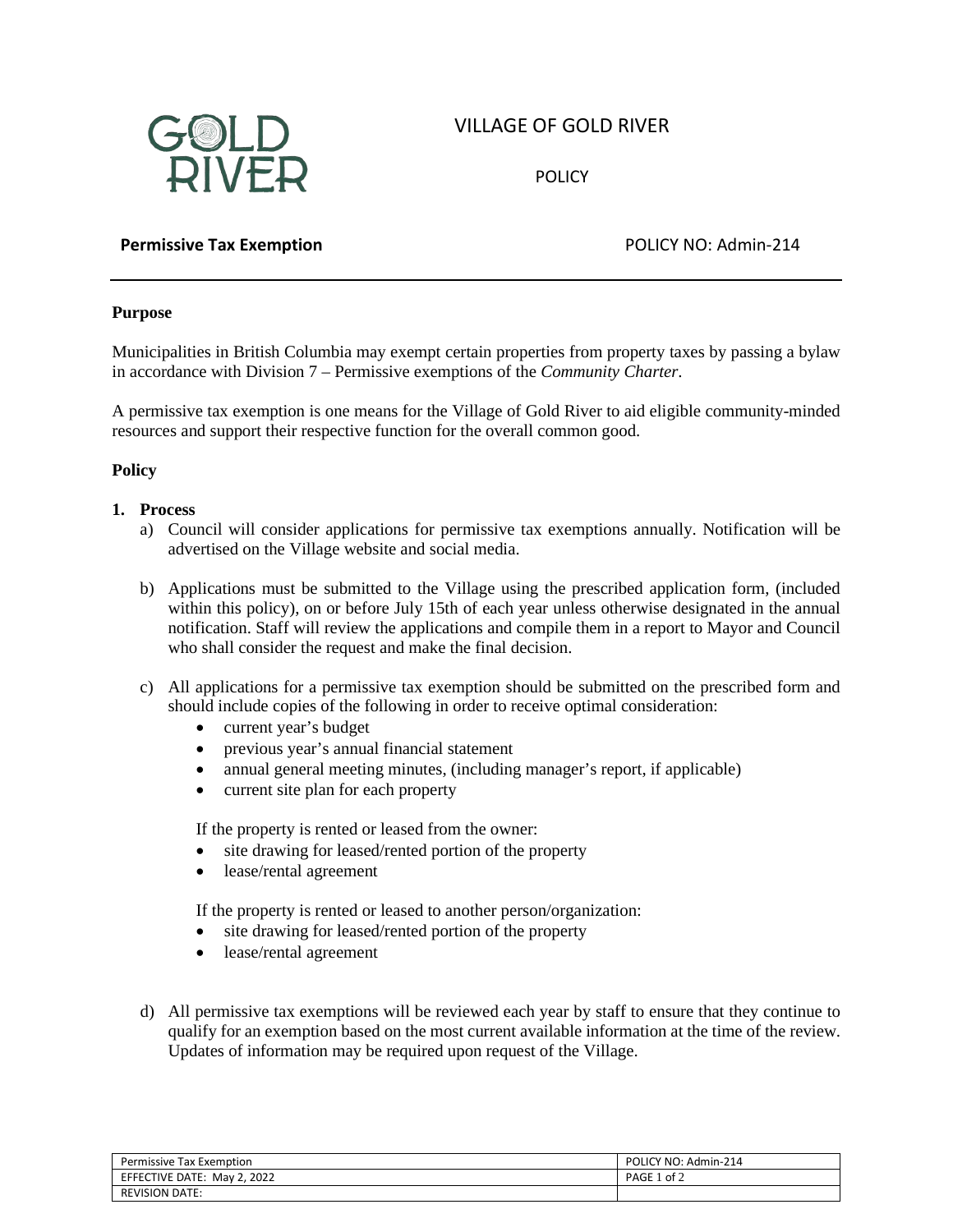# **2. Eligibility Criteria**

- a) Subject Property must be one of the following:
	- i) Land and/or improvements owned, or in specific situations, leased, or;
	- ii) Land and/or improvements ancillary to a statutory exemption under section 220 of the Community Charter.
- b) Nature of organization must be:
	- i) Non-profit organization;
	- ii) Charitable/philanthropic organization;
	- iii) Athletic or Service Club/Associations;
	- iv) Partner of the municipality by agreement under section 225 of the Community Charter;
	- v) Other local authority; or
	- vi) Organization eligible under statutorily exempt under section 220 of the Community Charter (e.g., place of public worship).
- c) No permissive tax exemptions will be considered for organizations or properties providing housing services considered to be the responsibility/authority of senior levels of government such as care homes and private health care facilities, unless otherwise designated by municipal council.
- d) The applicant organization's use of the land/improvements must benefit the community in one or more of the following ways:
	- i) Provides recreational facilities for public use;
	- ii) Provides recreation programs to the public;
	- iii) Provides programs to and/or facilities used by youth, seniors or other special needs groups;
	- iv) Offers cultural or educational programs to the public which promote community spirit, cohesiveness and/or tolerance; or
	- v) Offers services to the public in formal partnership with the municipality.
- e) The exemptions can only be considered after a building is constructed, given final occupancy approval by the Village, is occupied and operationally compliant with all licensing and permits.
- f) There is no obligation for Council to approve a permissive tax exemption.

### **3. Duration of Exemption**

Permissive tax exemptions will normally be provided for a period of up to three years. In the case of an organization that is leasing land/improvements from the owner of the property, the duration of the exemption is for one year only.

Should significant changes occur with respect to the organization, ownership or principal use during the term of the permissive tax exemption the organization must inform the Village immediately and this may result in the property becoming taxable in the next calendar year. Failure to notify the Village may disqualify any future application by the organization for exemption for a period of up to five years.

| <b>Permissive Tax Exemption</b> | POLICY NO: Admin-214 |
|---------------------------------|----------------------|
| EFFECTIVE DATE: May 2, 2022     | PAGE 2 of 2          |
| <b>REVISION DATE:</b>           |                      |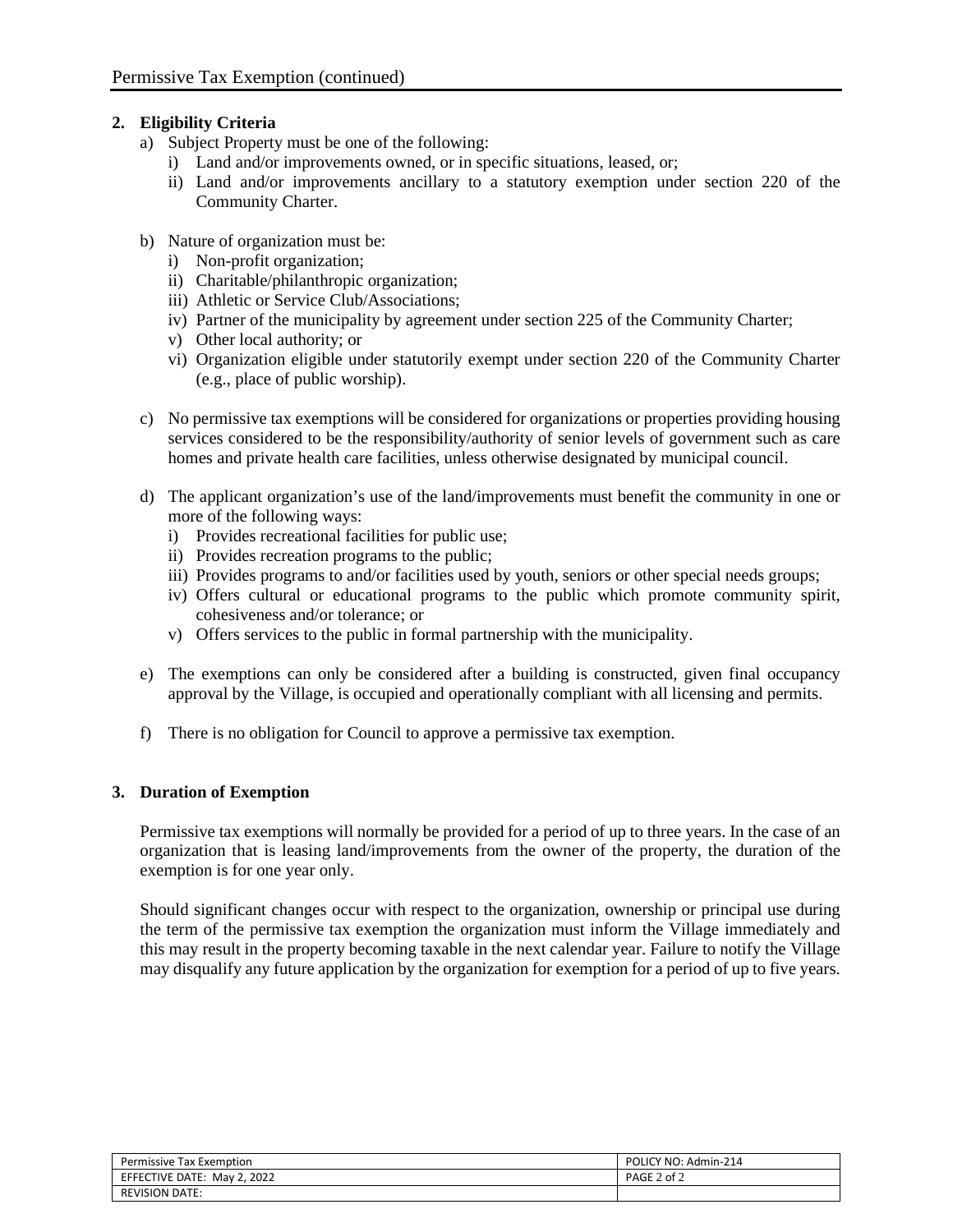

### **Application Deadline: July 15th**

| PERMISSIVE TAX EXEMPTION APPLICATION                                                                                  |                                |  |
|-----------------------------------------------------------------------------------------------------------------------|--------------------------------|--|
| (SECTION 1) - ORGANIZATION INFORMATION:                                                                               |                                |  |
| <b>Organization Name:</b>                                                                                             | <b>CRA/Society Act Number:</b> |  |
| <b>Property for Exemption Address:</b>                                                                                |                                |  |
| <b>Contact Person:</b>                                                                                                | Phone Number:                  |  |
| Full<br>Mailing<br>Address:                                                                                           | Email:                         |  |
| What is the purpose of your organization? (including a brief description of the programs and/or activities provided): |                                |  |
| Are your programs/activities available to all residents of Gold River? $\Box$ Yes $\Box$ No                           | If not, please explain:        |  |
| If your organization operates on behalf of members, what are the requirements for membership?                         |                                |  |

#### **(SECTION 2) – SUPPORTING DOCUMENTATION CHECK LIST (ATTACH COPIES TO APPLICATION):**

- **Q** Current year's budget
- $\Box$  Previous year's annual financial statement
- Confirmation of charity status per CRA or Certificate of Good Standing as a registered society per BC Registry Services *\* required if a charitable/philanthropic organization*
- $\Box$  Current site plan for each property
- Lease/rental agreement *(if applicable see Section 4, question 3)*
- If organization is leasing/renting a portion of a property provide a site drawing for that section of property *(if applicable – see Section 4, question 4)*
- Lease/rental agreements to other agencies *(if applicable see Section 4, question 6)*

#### **(SECTION 3) – DECLARATION BY AUTHORIZED SIGNATORY:**

I hereby certify that I have read the Village of Gold River Permissive Tax Exemption Policy (attached), that **the application complies with its requirements**, and that the information contained in the application is complete and correct.

#### **IF THERE IS A CHANGE IN THE STATUS OF YOUR ORGANIZATION THE VILLAGE OF GOLD RIVER MUST BE NOTIFIED.**

| Signature:           | Date:  |
|----------------------|--------|
| Name (please print): | Title: |